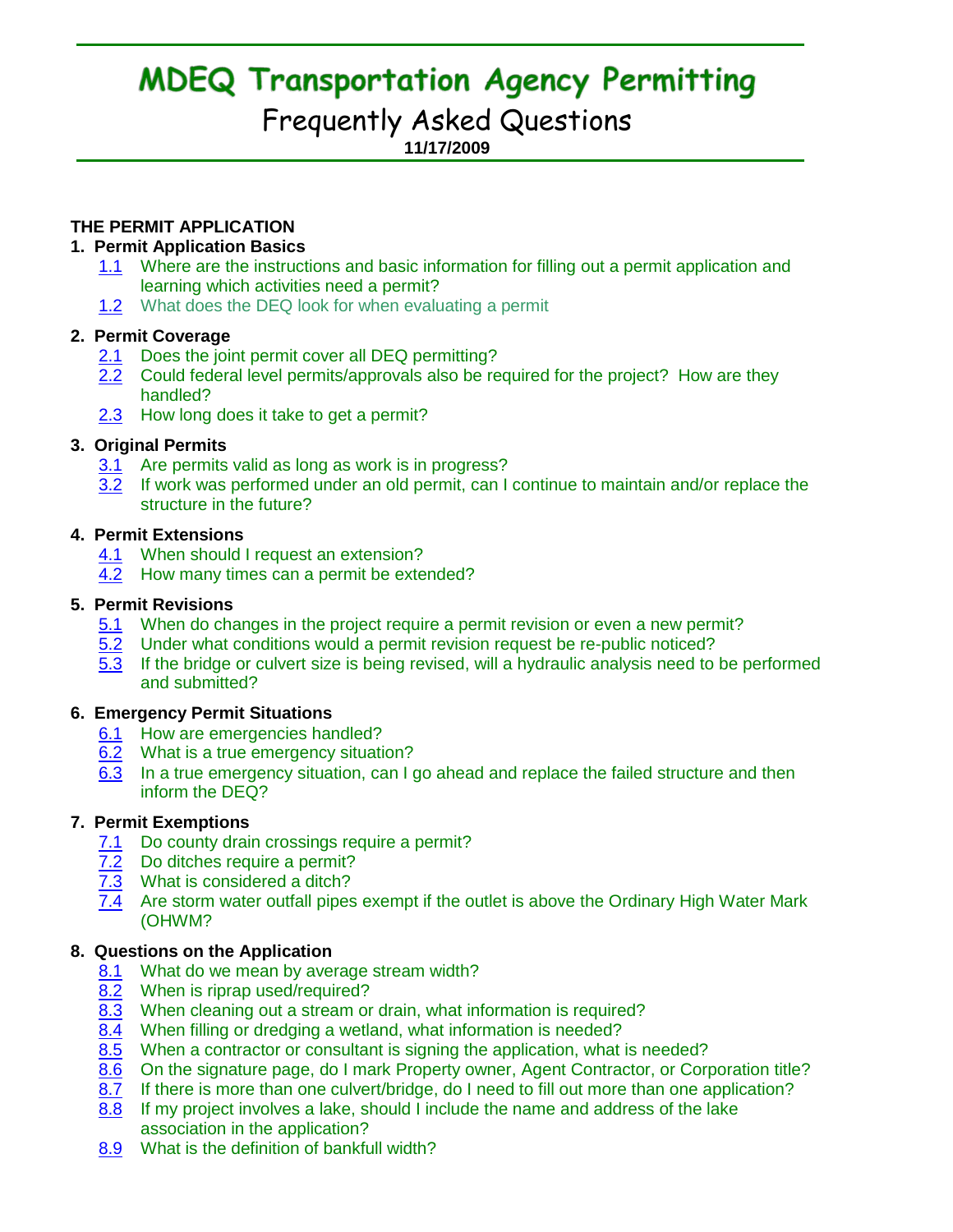## **9. Permit Application Fees**

9.1 When do fees need to be submitted?

## **10. Incomplete Applications**

- 10.1 Is there a time limit for submitting missing information? 10.2 If something is missing from the application does it take longer to get a permit?
- **11. Checking Permit Application Status**

11.1 How can I check the status of a permit on the internet?

## **12. Including a Hydraulic Analysis with the Application**

- 12.1 Where can I obtain a flood discharge estimate?
- 12.2 Can applicants or their agents use their own flow determination?
- 12.3 Who should perform a hydraulic analysis and how should the results be presented?
- 12.4 When should hydraulic calculations be submitted with a permit application?
- 12.6 How much of a flood elevation increase is allowed?
- 12.7 What are the ramifications if the proposed structure including an increased road grade causes an increase to upstream flood elevations when compared to existing conditions?
- 12.8 What are acceptable methods to compare existing and proposed hydraulic conditions?
- 12.9 Where can I find a good reference to determine the Manning Coefficient's (N-Value)?

## **PROJECT TYPES AND COMPONENTS**

## **13. Minor Projects**

- 13.1 Who determines whether a project is minor?
- 13.2 What is meant by fully spanning the bottomlands?
- 13.3 How do minor projects get treated differently from regular projects?
- 13.4 If a project is minor, who needs to be notified?
- 13.5 What information is required to be submitted with an application for a minor permit?
- 13.6 Is a hydraulic analysis required for minor projects?

## **14. Working Conditions**

- 14.1 Who is responsible for the disposal of spoils from a job site?
- 14.2 How much fill/dredging is allowed within the stream to be considered a minor project?
- 14.3 What is meant by working "in-the-dry"?
- 14.4 What is meant by "no work in the water"?
- 14.5 What is the preferred method of dewatering?
- 14.6 Is there a no in-stream work date at every bridge or culvert project within a stream?

## **15. Public Notice/Public Hearings**

- 15.1 Who needs to be notified for Public Notices?
- 15.2 What determines if a project is a Section 404/redfile?
- 15.3 How long after a Public Hearing does the DEQ have to grant or deny a permit?

## **16. Boardwalks**

- 16.1 When does a boardwalk project go to the Transportation Review Unit vs. PCU?
- 16.2 What are the typical requirements for boardwalks/pathways in wetlands?

## **17. Safety Projects**

17.1 Can the Transportation Review Unit (TRU) require less than the current AASHTO standards?

## **18. Construction Staging**

- 18.1 What is the difference between temporary and permanent Soil Erosion and Sediment Control (SESC) measures?
- 18.2 How does staging save money and reduce environmental impacts?

## **19. Wetlands**

- 19.1 Why are wetlands important?
- 19.2 What are the applicant's responsibilities when working in wetland areas?
- 19.3 Why is it important to protect adjacent, non-work wetland areas?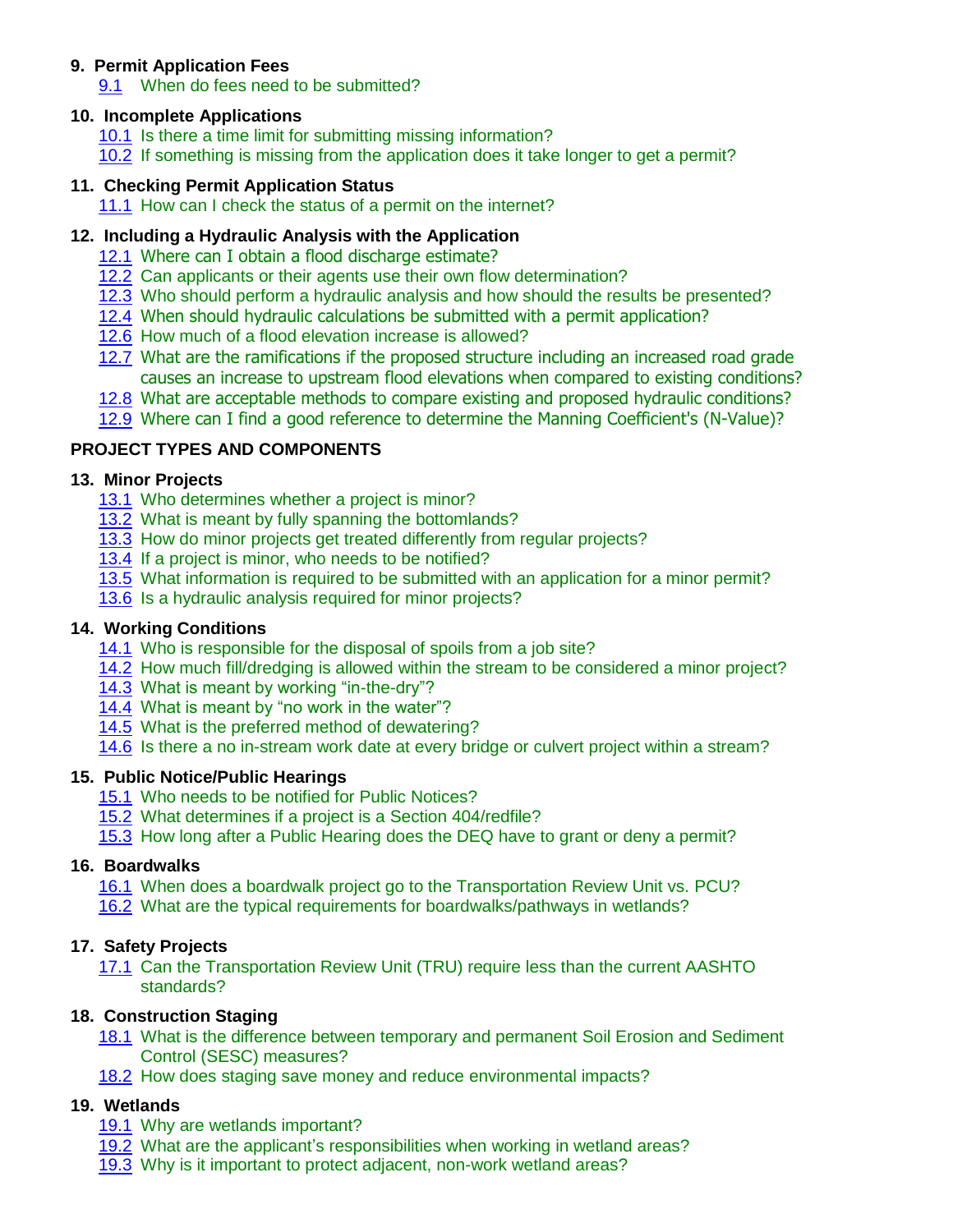- 19.4 What determines if wetland fill/dredging is a minor project?
- 19.5 What land owners need to be notified if the project is public noticed?
- 19.6 When filling/dredging more than 1 wetland complex, does the total fill/dredge include all wetland complexes?
- 19.7 Can I work in a regulated wetland within the ROW without obtaining a DEQ permit?

#### **20. Wetland Mitigation**

- 20.1 Where can I find a list of what the DEQ expects for mitigation and monitoring?
- 20.2 When I am going to fill or dredge a wetland, when and what compensating mitigation will be required?
- 20.3 When is the wetland mitigation plan required?
- 20.4 When and why is a financial assurance bond or letter of credit required when it comes to wetland mitigation?
- 20.5 At what point in the entire process should I begin getting the financial assurance bond and conservation easement together?

#### **21. Floodplain Cut and Fill**

- 21.1 When is compensating excavation required?
- 21.2 Can floodplain compensating cut take place in an adjacent wetland?
- 21.3 Can we create a wetland as part of a floodplain compensating cut?

## **NATURAL RESOURCES**

- **22. Fish**
	- 22.1 Why should the direct discharge of storm water to water bodies be avoided?
	- 22.2 How does increased sediment affect fish habitat?
	- 22.3 Does the project absolutely have to address fish habitat or is that just "recommended?"
	- 22.4 Why do I have to recess my structure?
	- 22.5 Why don't fish like long enclosures?
	- 22.6 What does andromonous mean?
	- 22.7 I don't see fish. Why is this stream important?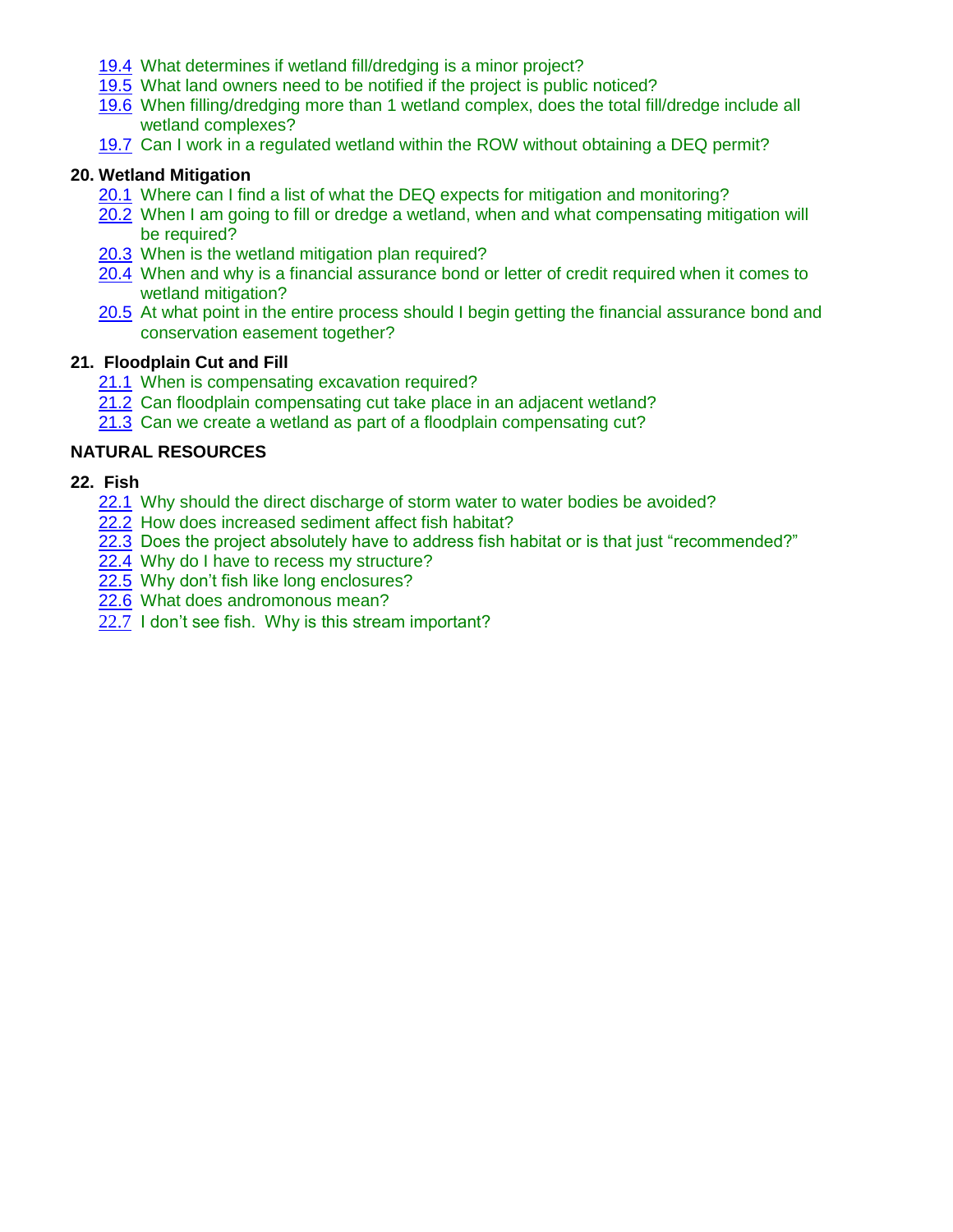## **THE PERMIT APPLICATION**

## **1. Permit Application Basics**

1.1 Where are the instructions and basic information for filling out a permit application and learning which activities need a permit?

Use the following links to find information on various permit application topics:

- **Joint permit application** includes instructions and sample drawings. <http://www.michigan.gov/jointpermit>
- **The Joint Permit Application Instructions** <http://www.michigan.gov/jointpermit>
- **Instructions and sample application for Public Transportation Agencies** <http://www.michigan.gov/deqtransportationreview>
- **Hydraulic Report Guidelines** <http://www.michigan.gov/deqtransportationreview>
- **Permit Guidelines for Public Transportation Agencies** <http://www.michigan.gov/deqtransportationreview>

## 1.2 What does the DEQ look for when evaluating a permit

 Generally the DEQ is evaluating whether the proposed project is potentially going to impact any of the natural resource values associated with a stream, lake, wetland, sand dunes, or floodplain. If there are going to be any impacts the applicants should demonstrate whether there are any alternatives to avoid the impacted area. If the area cannot be avoided the applicant should then demonstrate the impacts will be minimized to the extent practicable. Finally there likely will be a requirement to mitigate for the wetland and stream impacts that could not be avoided. A general description on bridge and culvert concerns can be found at: www.michigan.gov/degtransportationreview, then click on Bridge and Culvert Guidelines in the information box.

The DEQ must also determine whether the proposed structure causes any additional backwater impacts to upstream property owners.

## **2. Permit Coverage**

## 2.1 Does the joint permit cover all DEQ permitting?

No, there are other DEQ permits related to stormwater, air quality, water and wastewater facilities, land development, and other activities that could pertain to transportation projects. To find out whether you need other DEQ permits, see the DEQ web page on Environmental Permits, Licenses, and Certifications at [http://www.michigan.gov/deq,](http://www.michigan.gov/deq) click on permits on the top line.

#### 2.2 Could federal level permits/approvals also be required for the project? How are they handled?

In Michigan, a federal permit from the U.S. Army Corps of Engineers (USACE) is only required for work proposed in Section 10 navigable waters of the United States. This is in addition to the DEQ permit. For most projects only the DEQ permit is needed.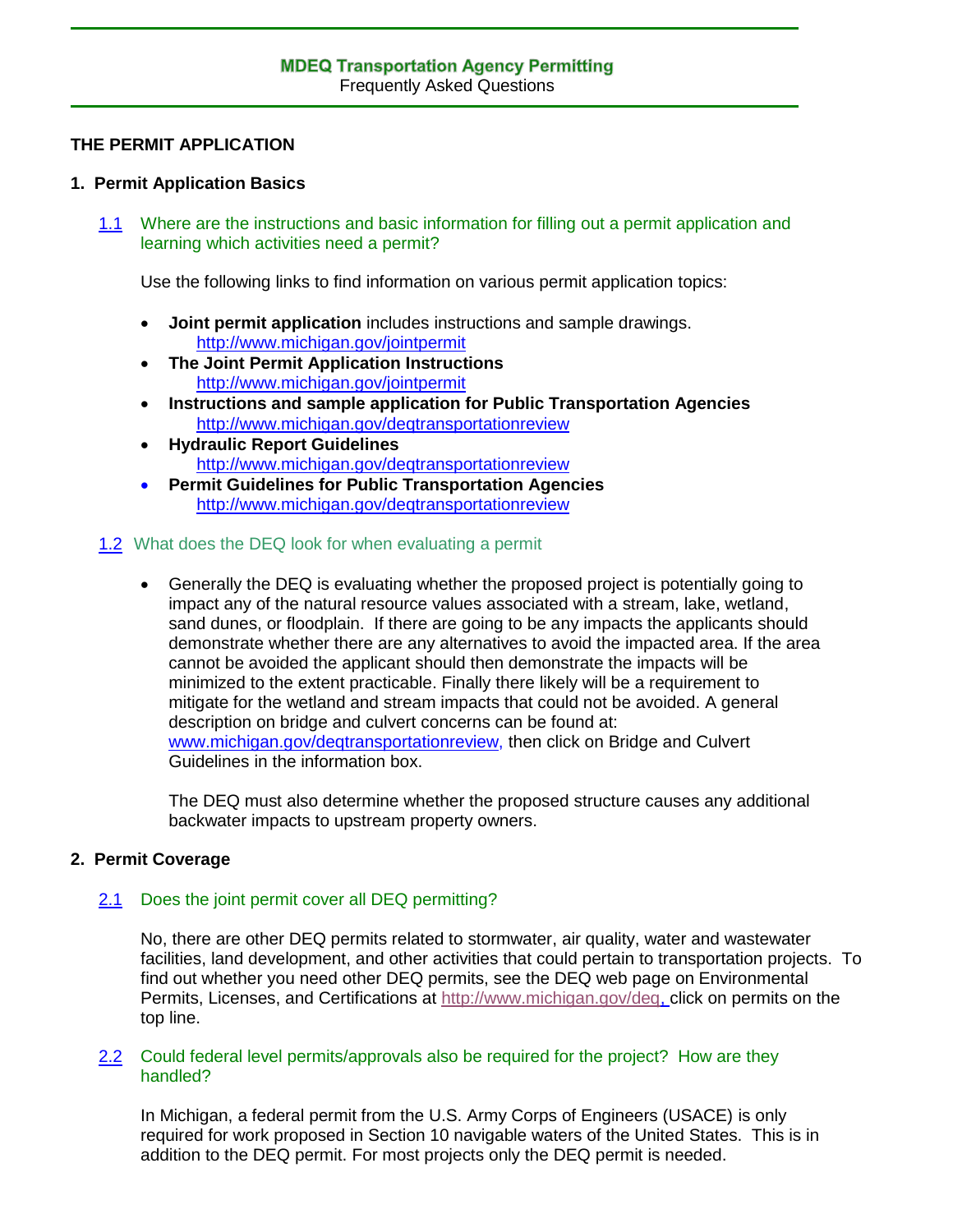If a USACE permit is required, our office will send copy of the permit application to the Detroit District Office for processing at the federal level or you may send a copy directly to the USACE. The USACE may ask for additional information other than what the DEQ requires.

If the proposed work requires review and approval by the U.S. Environmental Protection Agency (EPA), the DEQ will coordinate with that agency. A separate EPA permit is not required. Coordination between the DEQ and EPA will be handled with the DEQ permit process.

#### 2.4 How long does it take to get a permit?

Generally it will take 30 to 60 days from the time you submit a complete application until your permit is issued or denied. Factors impacting the length of the processing time include:

- The size and complexity of your project. Larger files are sent to the USEPA for review and comment and may take up to 90 days.
- Whether the project requires Public Noticing or a Public Hearing.
- The season of the year, with construction season being the busiest. Applications submitted in the winter may also be delayed due to snow cover and not being able to see the site.
- Whether or not the preliminary review process was used prior to application. The preliminary review process generally results in a shorter process time.

If the application is not complete when it is first submitted, the review process can be significantly delayed. Be sure to submit all of the required information and plans with your application package.

#### **3. Original Permits**

#### 3.1 Are permits valid as long as work is in progress?

A permitted project must be completed before the expiration date of the permit. If work is not completed by the expiration date the you must re-apply.

#### 3.3 If work was performed under an old permit, can I continue to maintain and/or replace the structure in the future?

A new permit must be obtained to replace the structure in the future. You can maintain the originally permitted structure without a permit provided the maintenance is in kind with no design or materials modification and provided the watercourse, streambed and adjacent banks are not altered

#### **4. Permit Extensions**

#### 4.1 When should I request an extension?

Generally permits are issued for 5 years and cannot be extended.

#### 4.2 How many times can a permit be extended?

A permit may be extended beyond five years from the original date of issuance.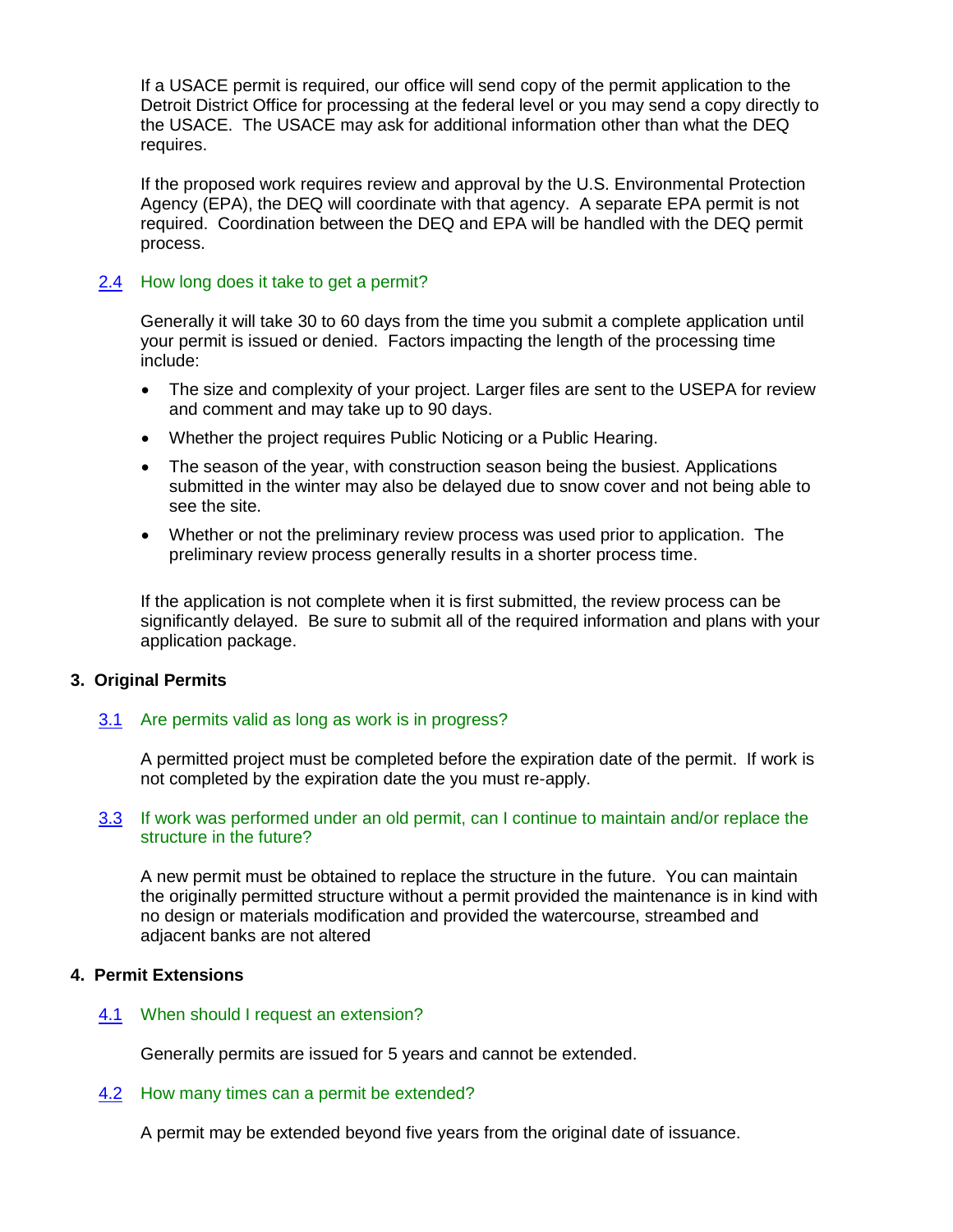#### **5. Permit Revisions**

## 5.1 When do changes in the project require a permit revision or even a new permit?

Any changes to the project that are within a regulated watercourse, wetland or floodplain that were not included in the original permit would require the applicant to ask for a permit revision. This also applies to instances where the contractor proposes a different method of construction over what was originally permitted. If the changes cause more environmental impacts than were originally permitted, the project may also have to be republic noticed.

If the changes are minor and do not cause additional environmental impact then a permit revision can be granted in a timely manner.

Request for permit revisions can only be made by the applicant or their authorized agent and not the contractor.

#### 5.2 Under what conditions would a permit revision request be re-public noticed?

Re-public noticing is required if the revised activity results in additional environmental impacts that are considered more than minor or there are impacts to different adjacent property owners.

#### 5.3 If the bridge or culvert size is being revised, will a hydraulic analysis need to be performed and submitted?

If the new bridge or culvert is not an obvious hydraulic improvement, then a hydraulic analysis will likely be required on streams/drains with a drainage area of two square miles or more. All of the following would likely require a hydraulic analysis: the waterway opening of the structure or cross-sectional area of the channel is being reduced; or if the culvert is lengthened; or if the culvert material type is being changed; or if the skew angle of the bridge or culvert is being changed.

#### **6. Emergency Permit Situations**

#### 6.1 How are emergencies handled?

Depending on how important it is to re-open the road (e.g., is it a primary road, is there a school or hospital nearby, is continuous emergency vehicle access needed, etc.), an emergency letter permit or verbal approval can be given ASAP. Before granting the approval however, the Public Transportation Agency (PTA) should submit the EMERGENCY INFORMATION SHEET FOR BRIDGE OR CULVERT FAILURE form along with a site location map. The PTA's must prepare the actual permit application and submit it to the DEQ within 30 days. The DEQ will process the application and, if there are no concerns, will issue a final permit.

If the road doesn't have to be re-opened right away, the PTA should submit the regular permit application and plans, and upon approval, a Conditional Permit can be granted. The Conditional Permit allows the PTA to order and construct the new structure prior to expiration of the public notice period. The PTA is notified that even though a Conditional permit authorizes them to conduct the work, if any issues or concerns are raised during the Public Notice period, the PTA is responsible to address them.

If the bridge or culvert fails after hours, on weekends or holidays, the PTA does have some latitude to use their discretion to re-open the road. If the DEQ Transportation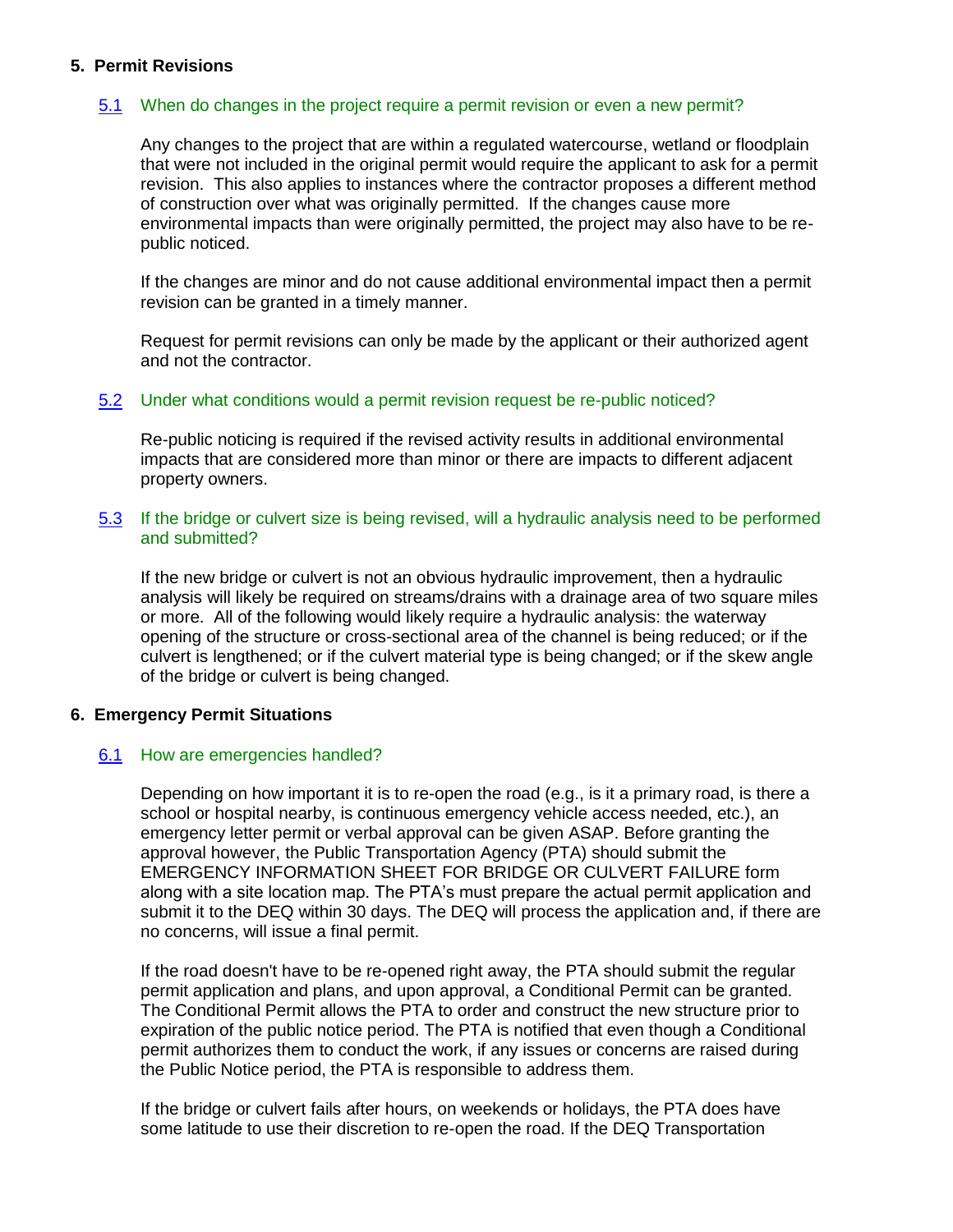Specialist cannot be reached, the PTA is responsible for notifying the Transportation Specialist the next workday.

6.2 What is a true emergency situation?

When the road is closed and must be re-opened right away. See the first paragraph in 6.1 above.

6.3 In a true emergency situation, can I go ahead and replace the failed structure and then inform the DEQ?

Yes. See the last paragraph in 6.1.

#### **7. Permit Exemptions**

7.1 Do county drain crossings require a permit?

Yes, county drain crossings (i.e., bridges and culverts), and drain relocations that are not installed as part of a formerly petitioned drain project require a permit from the DEQ. A separate permit may also be required from the county drain office.

## 7.2 Do ditches require a permit?

Maintenance and installation of a roadside ditch generally does not require a permit provided they are not part of a stream, and do not affect adjacent wetlands.

7.3 What is considered a ditch?

A ditch is a roadside feature that only flows during and immediately after a rain event.

#### 7.4 Are storm water outfall pipes exempt if the outlet is above the Ordinary High Water Mark (OHWM)?

No, new stormwater outlet pipes that are discharging to regulated stream/drain, lake or wetland require a permit. Repairs of existing outlets are exempt, and the riprap at the outlet is also exempt even if it extends below the OHWM.

#### **8. Questions on the Application**

#### 8.1 What do we mean by average stream width?

The average stream width is the average width from permanent vegetation line on one bank to the permanent vegetation line on the other bank (this line is also known as the Ordinary High Water Mark). Several measurements can be used to determine an average stream width. Measurements should be taken outside the influence of a structure (i.e. 50-100 feet upstream or downstream).

#### 8.2 When is riprap used/required?

Riprap is often used to stabilize/protect road slopes, and around bridges and culverts to minimize damages caused by moving water. Standard permit conditions generally require riprap to be placed to above the ordinary high water mark. Riprap should be placed over geotextile fabric, and be clean, well graded, and free of protruding re-bar. Broken concrete when allowed should also be well graded and no larger than 24 inches in any one dimension.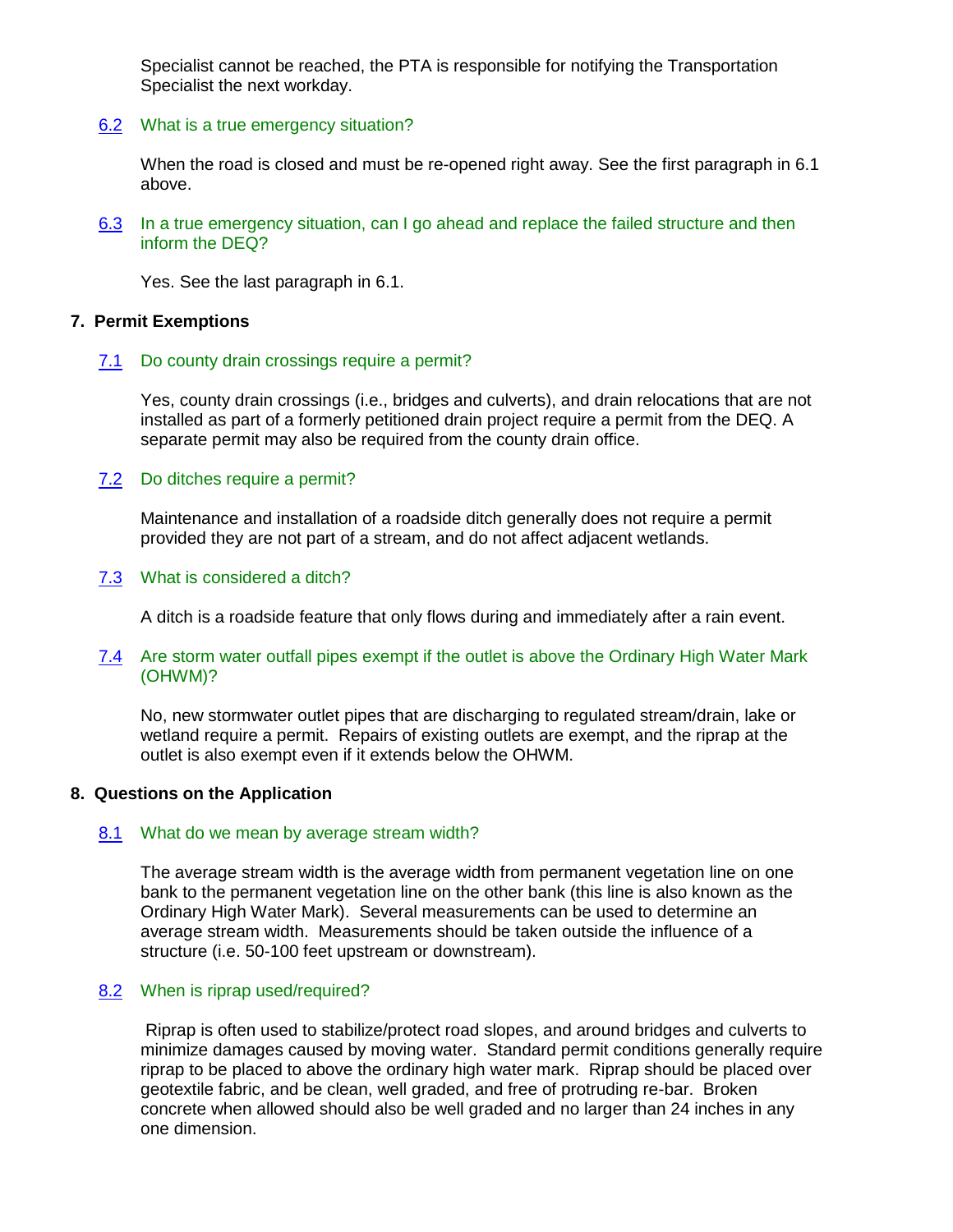Riprap will also be required along the waterward side of a seawall/retaining wall to help prevent undermining of the structure and provide habitat for aquatic organisms.

## 8.3 When cleaning out a stream or drain, what information is required?

The following information will be required:

- 1. Overall site plan showing existing water bodies, wetlands, and features
- 2. Property boundaries and easements
- 3. Location of the proposed cleanout
- 4. Cross-sections of existing and proposed conditions showing quantities of cut and fill
- 5. Proposed slopes and water levels
- 6. Proposed disposal site if contaminated soils are being dredged.

#### 8.4 When filling or dredging a wetland, what information is needed?

The following information will be required:

- 1. Overall site plan showing existing water bodies, wetlands, and features
- 2. Property boundaries and easements
- 3. Proposed dredge and fill areas with dimensions
- 4. Cross-section views of both existing and proposed conditions
- 5. Quantities of material filled and dredged
- 6. Proposed disposal site if contaminated soils are being dredged.

#### 8.5 When a contractor or consultant is signing the application, what is needed?

A letter from the property owner authorizing the contractor or consultant to sign the application on their behalf.

#### 8.6 On the signature page, do I mark Property owner, Agent Contractor, or Corporation title?

Mark whoever is signing the application. If you are not the owner you must include a letter from the owner authorizing you to sign on their behalf.

#### 8.7 If there is more than one culvert/bridge, do I need to fill out more than one application?

No, provided they are in the same general area and for the same project. However, you need to make copies of the appropriate pages and submit them along with the plans for each location.

#### 8.8 If my project involves a lake, should I include the name and address of the lake association in the application?

Yes, if the project is located on a lake with an established lake board or association.

#### 8.9 What is the definition of Bankfull width?

Bankfull width is the width of the stream that corresponds to the depth where water fills a main channel to the point of overflowing. Bankfull width is generally measured at a riffle within the stream channel and should be measured outside the influence of the stream crossing. In instances where the applicant is unsure of the bankfull width, it is recommended that they contact the DEQ staff person and request a pre-application meeting. Applicants are strongly encouraged to install structures that at a minimum span the bankfull width. For structures with a bottom, they should be recessed 1/6 of the bankfull width up to 2 feet maximum. The structure should also be set on the proper slope which can be measured by doing a stream profile that connects a riffle upstream and downstream of the structure.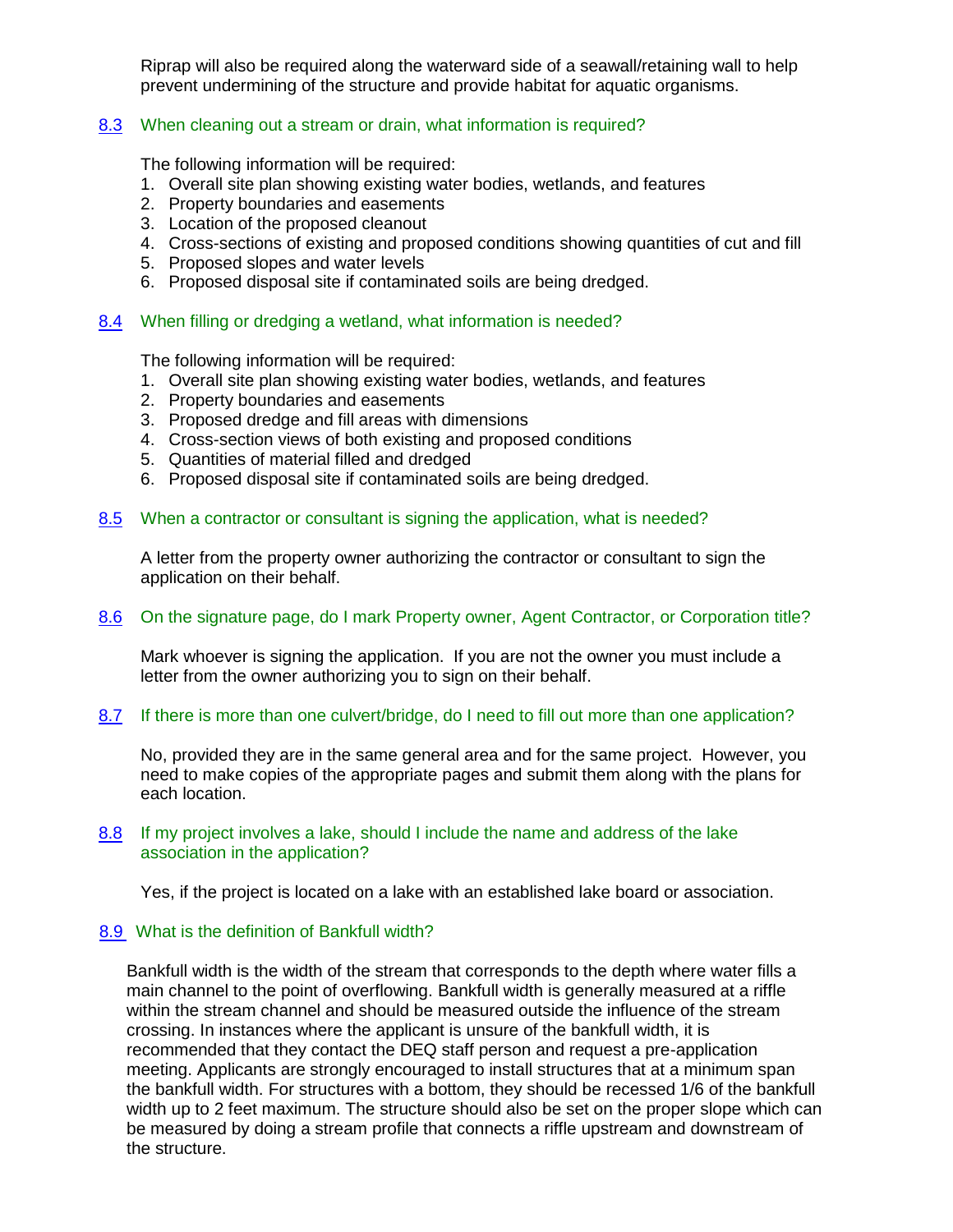#### **9. Permit Application Fees**

#### 9.1 When do fees need to be submitted?

Under a Memorandum of Understanding (MOU) between the Public Transportation Agencies (PTA) and the Michigan Department of Environmental Quality no fees are charged to those agencies eligible to receive Act 51 funds for projects that qualify as a public transportation facility.

Please note that fees are charged for after-the-fact applications, and the fees and mitigation ratios are double. Additional fees and penalties can also be charged for violations of any of the statutes.

#### **10. Incomplete Applications**

#### 10.1 Is there a time limit for submitting missing information?

• If the additional information requested from you is not received within 30 days, we will consider your application as withdrawn, and we will close your file. If you submit a response to us indicating a time frame in which we will receive the information then we will keep the file until the information is received.

## 10.2 If something is missing from the application does it take longer to get a permit?

Yes, we can not start to process your application until it is administratively complete. If during the application review process your application is determined to be incomplete for any reason, you will be contacted by phone, email or letter in a timely manner. Once an application is complete, approximately 70% are processed in 60 days or less.

#### **11. Checking Permit Application Status**

#### 11.1 How can I check the status of a permit on the internet?

All applications are entered into the Coastal and Inland Waters Permit Information System (CIWPIS). This system provides an on-line service that allows you to follow your application through the review process. You can expect your application to be entered into CIWPIS within 2 working days of receipt. The internet address for the CIWPIS is: [www.michigan.gov/jointpermit,](http://www.michigan.gov/jointpermit) click on Coastal and Inland Waters Permit Information System.

#### **12. Including a Hydraulic Analysis with the Application**

#### 12.1 Where can I obtain a flood discharge estimate?

The DEQ' Water Resources Division's, Hydrologic Studies and Dam Safety Unit (HSDSU) provides the official estimate of the flood discharge for projects that have a drainage area of 2 square miles or more. There is no charge for this service.

An online request form can be found at [www.michigan.gov/deqtransportationreview.](http://www.michigan.gov/deqtransportationreview) Under Related Links, chose Request a Flood Discharge, and follow the instruction to fill out the request form. You must also send in a location map to the HSDSU. The HSDSU will respond to you by e-mail.

Regular mail requests are still accepted, but the process is slower than the electronic request.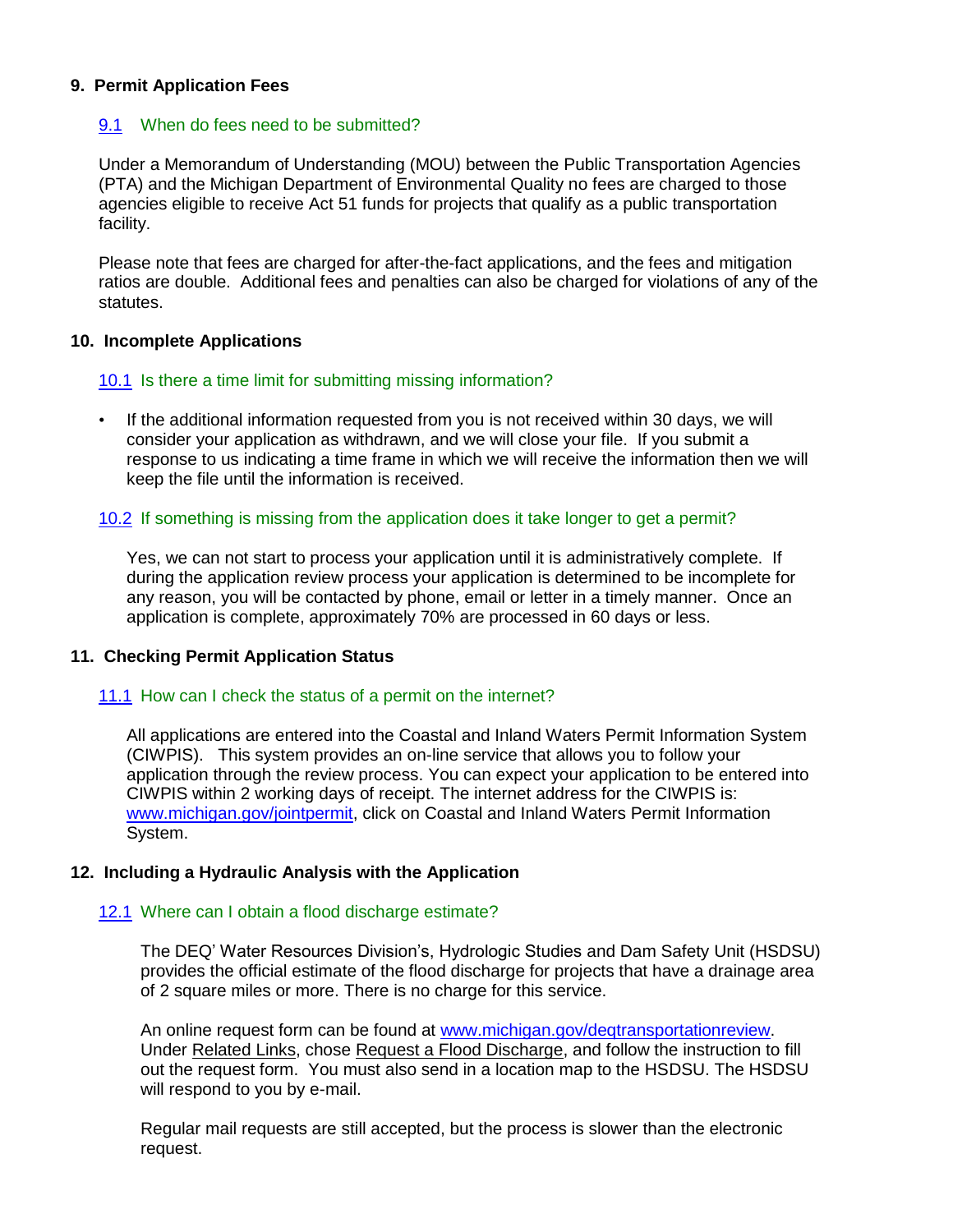## 12.2 Can applicants or their agents use their own flow determination?

Yes, the flows must be either computed or approved by the DEQ's HSDSU for streams/drains with a drainage area of 2 square miles or more. If the applicant or their agent computes their own flow values for a project we will ask the HSDSU to verify and approve the flow values. The computed flows must conform to HSDSU approved methodologies.

A project with a drainage area less than 2 square miles is exempt under Part 31 and the HSDSU will not compute a flood discharge. If the applicant needs a design discharge they can go to the web address at [www.michigan.gov/hydrology,](http://www.michigan.gov/hydrology) click on Computing Flood Discharge for Small Ungaged Watersheds, for a calculation spreadsheet. For watersheds with a time concentration less than 1 hour, the TR-55 method is recommended.

#### 12.3 Who should perform a hydraulic analysis and how should the results be presented?

The applicant or their agent should conduct the hydraulic analysis. The analysis should be summarized in a hydraulic report which compares the existing and proposed water surface profile computations as a result of the proposed project for a range of discharges up to and including the 100-year flood discharge. The report shall be prepared and sealed by an engineer licensed in Michigan. The requirements for the report can be found on the website at [www.michigan.gov/deqtransportationreview,](http://www.michigan.gov/deq/0,1607,7-135-3313_3684_15299---,00.html) then click on Hydraulic Report Guidelines under the information box.

#### 12.4 When should hydraulic calculations be submitted with a permit application?

If the proposed project has a drainage area of 2 square miles or more and one or more of the following conditions exist, then a hydraulic analysis comparing proposed and existing conditions for a range of flows up to and including the 100-year peak flow value should be submitted:

- Increased road grade, unless available data shows there is no weir flow over top of the existing road.
- Reduced structure effective end area.
- Reduced structure span, or rise even when the total end area is equal or larger.
- Change in the proposed structure material resulting in an increase in the Manning's (N) coefficient, (i.e., going from concrete to corrugated metal).
- Change in the structure entry type that increases the entry loss.
- Higher structure invert or stream bed elevation.
- Increased length of the proposed structure, or adding extensions that total more than 24 feet.

#### 12.5 How much of a flood elevation increase is allowed?

To obtain a Part 31 permit, an increase in flood elevation can not cause a harmful interference. Harmful interference is defined as not causing or not likely to cause damage to property; a threat to life; a threat of personal injury; and pollution, impairment, or destruction of water or other natural resources. There is no a specific limit as to what the allowable increase is. Each application has to be reviewed and determined case by case (see question #12.7).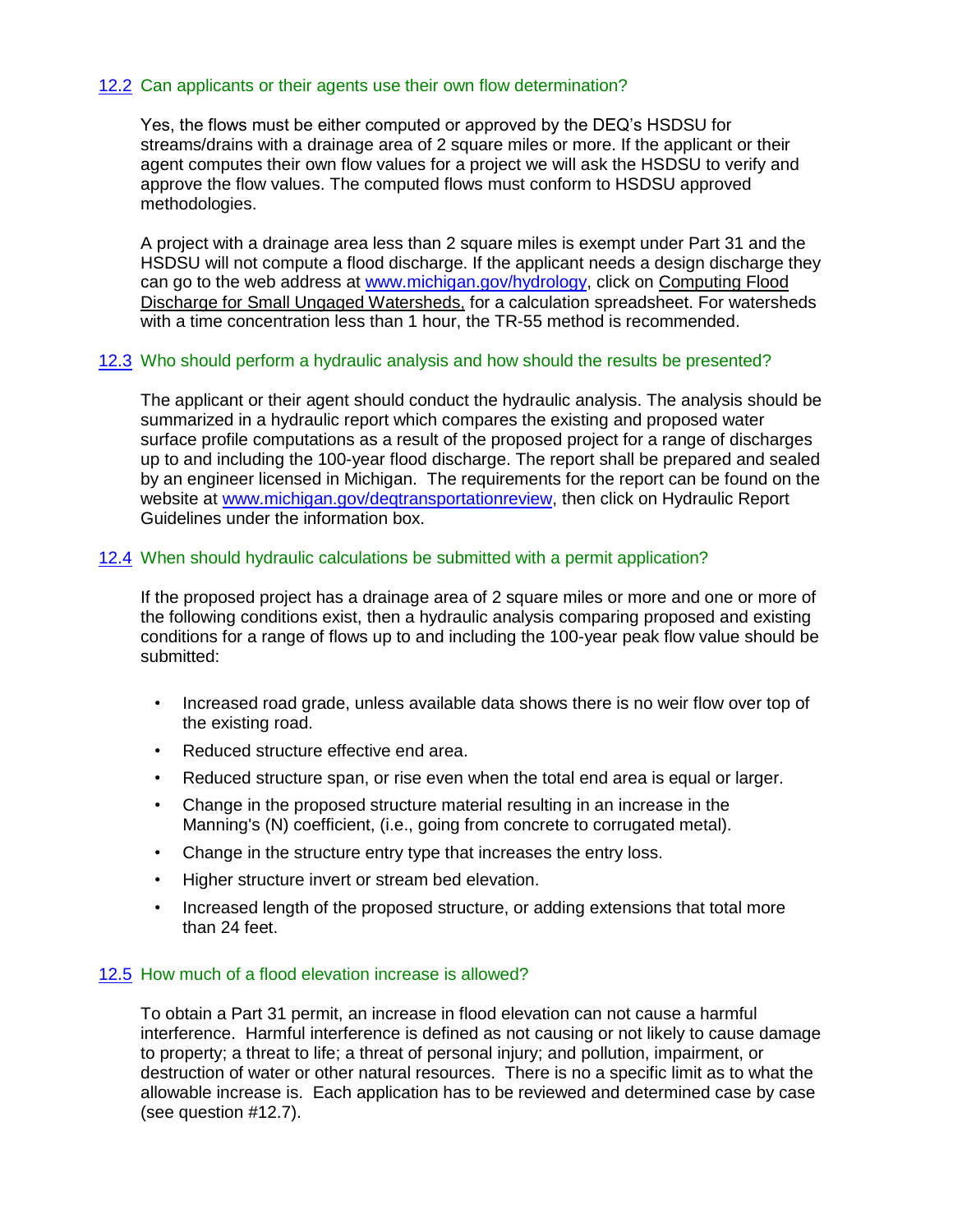#### 12.6 What are the ramifications if the proposed structure, including an increased road grade, causes an increase to upstream flood elevations when compared to existing conditions?

- If the flood elevation increase is limited in the applicant's property, or the increase is beyond the applicant property but is below the stream bank, the design professional engineer (P.E.) must sign and submit a certification of "no harmful increase". Sample certification language can be found at www.michigan.gov/deqtransportationreview then click on Hydraulic Report Guidelines.
- If the flood elevation increase is 0.01 feet or greater, and goes beyond the applicant's property, and is over the bank, the design engineer (P.E.) must sign and submit a certification of "no harmful increase". In addition, all property owners impacted by the proposed increase must be sent copies of the "Affected Property Owner Statement". The property owner statement can be found at [www.michigan.gov/deqtransportationreview](http://www.michigan.gov/deqtransportationreview) then click on Hydraulic Report Guidelines.

## 12.7 What are acceptable methods to compare existing and proposed hydraulic conditions?

- The U.S. Army Corps of Engineers' River Analysis System (HEC-RAS) is the preferred hydraulic model. It allows you to perform one-dimensional steady and unsteady flow river hydraulic computations.
- The U.S. Army Corps of Engineers' HEC-2 program can be used although is has been superseded by HEC-RAS. HEC-2 allows you to conduct a one-dimensional, steady flow water surface profiles analysis.
- The Federal Highway Administration's HY-8 program is also acceptable under certain conditions. This software optimizes the culvert size, shape and inlet configuration to minimize the culvert cost in highway drainage systems. It provides the headwater elevations for a range of flows through the culvert. It does not compute open channel water surface profiles.
- Properly performed hand calculations are acceptable.

## 12.8 Where can I find a good reference to determine the Manning Coefficient's (N-Value)?

You can find very useful information including pictures, descriptions and values from the following publications:

- Ven Te Chow: "Open-Channel Hydraulics", McGraw-Hill Book Company, New York, 1959. Page 98-123.
- U.S. Army Corps of Engineers: Hydraulic Reference Manual for HEC-RAS River Analysis System, Chapter 6.
- Guy B. Fasken: Guide for Selecting Roughness Coefficient "n" Values for Channels, Soil Conservation Service, USDA, Lincoln, Nebraska, 1963

## **PROJECT TYPES AND COMPONENTS**

#### **13. Minor Projects**

#### 13.1 Who determines whether a project meets the minor or general project category?

The minor project categories are spelled out in the respective statutes. These can also be found at [www.michigan.gov/jointpermit,](http://www.michigan.gov/jointpermit) click on minor project categories or general project categories. Your application is initially reviewed in our Lansing office to determine if it is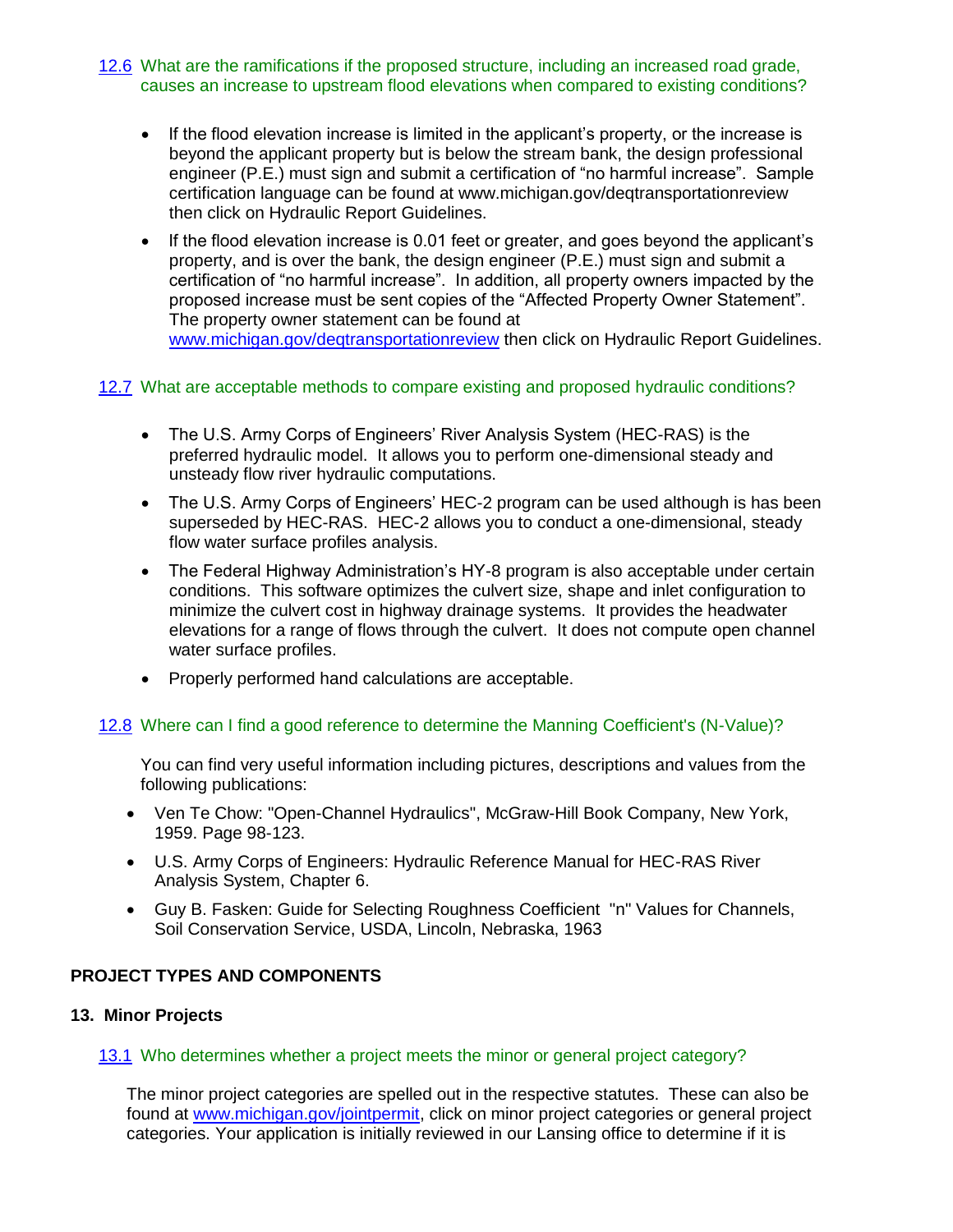administratively complete and to determine whether it is a general or minor project or if it needs to be public noticed.

Some of the more common general project categories for transportation agencies include:

- Removal of headwalls, placement of new headwalls wing-walls or end sections
- Culvert or bridge extensions less than 24 feet.
- Culvert cleanouts where sediment is removed within the culvert and no more than 25 feet on either side of the culvert.
- A clear span bridge that spans 1.2 times the bankfull width.
- Soil borings where the outside diameter of the bore hole does not exceed 8 inches.

Some of the more common minor project categories for transportation agencies include:

- Public road safety improvement projects that impact no more than 1 acres of wetland with no more than 0.33 acres of impact per wetland complex and where all practical means have been taken to minimize the impact. These safety improvement projects include:
	- flattening of road slopes to meet the minimum safety standard
	- construction of standard shoulder widths
	- installation of guardrail flares
	- intersection improvements
	- elimination of roadside obstacles, such as sign platforms and utility poles
	- addition of a lane for safety reasons
	- equalizer culverts that extend beyond the existing toe of slope
	- open construction highway fencing elevated above the wetland on poles limited to 5 feet in height
	- wetland equalizer culvert extensions.
- Dredging that does not exceed 25 cubic vards and 1000 square feet where there is no reasonable expectation that the dredge spoils are polluted and where the dredge spoils are placed in an upland (non-wetland, non-floodplain) area
- Storm water outfall structures
- A clear span bridge, that spans the bankfull width with the lowest bottom of beam elevation at or above natural ground on either bank and the approach fill sloping to natural ground within 10 feet of the bridge
- A culvert or bridge that spans the bankfull width, is recessed 1/6 the bankfull width, and is set on the proper slope. If the drainage area is 2 square miles or greater the replacement structure must also provide equal or greater hydraulic capacity
- Wetland equalizer culverts where the minimum diameter is 18 inches and the culvert is buried 20% of its diameter
- Riprap shore protection that does not exceed 300 linear feet of shoreline and does not extend more than 5 feet below the ordinary high water mark and there is evidence of ongoing erosion.
- The placement of riprap for scour protection to meet scour protection requirements imposed by the Federal Highway Administration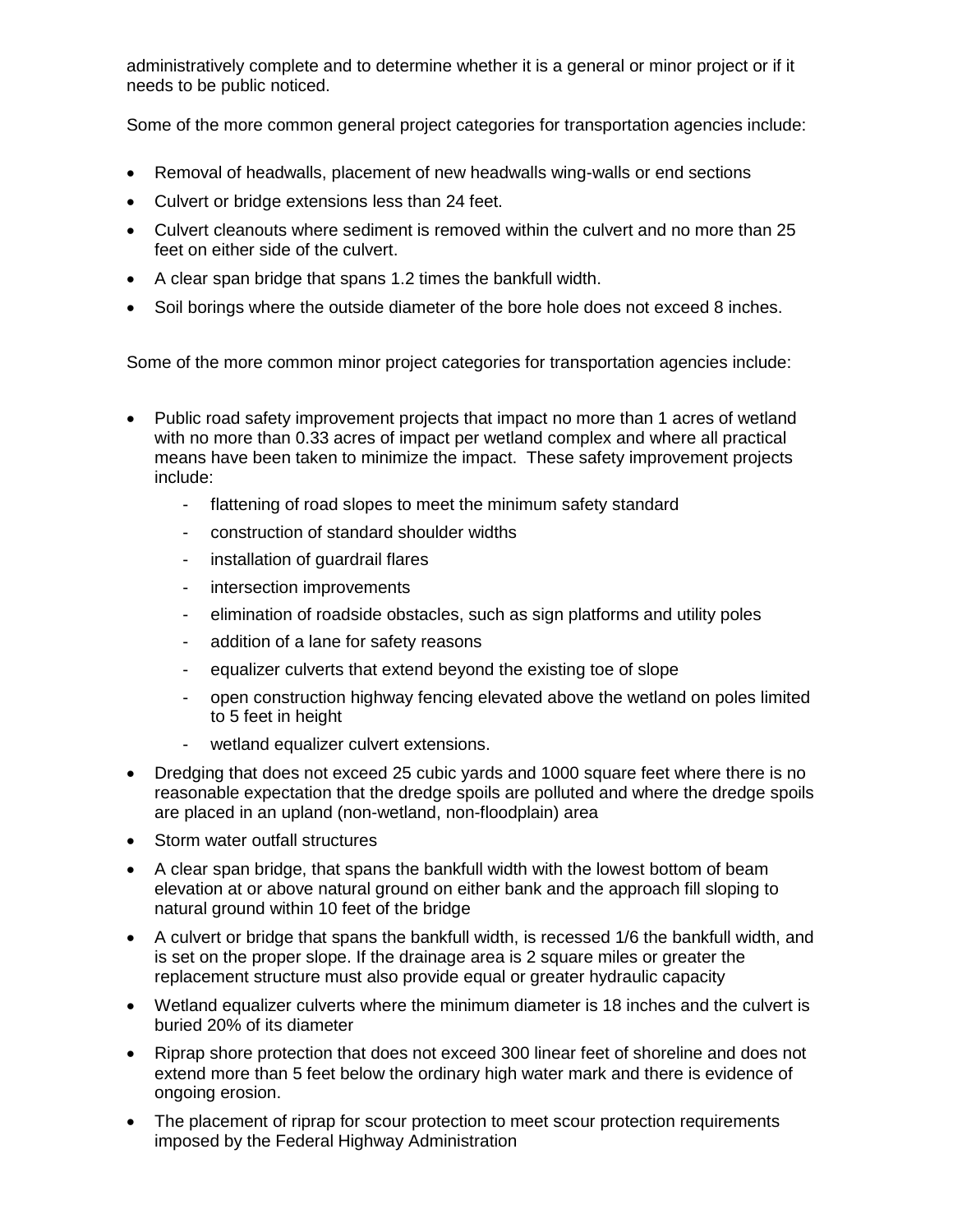• The replacement of the bridge superstructure including the deck and support beams where the existing abutments and piers are left in place and the low beam elevation is not lowered

#### 13.3 What is meant by fully spanning the bottomlands?

Spanning the bottomlands means the structure opening of your bridge or culvert is at least as wide as the width of the stream width between the ordinary high water mark and there are no piers in the water.

#### 13.3 How do minor projects get treated differently from regular projects?

A minor project is not public noticed meaning there is no formal comment period from the general public. Copies of the application are not sent to the riparian/adjacent property owners. It should be noted that the DEQ reserves the right to public notice any file even if it meets a minor project category. This may be done if a project is expected to be controversial.

#### 13.4 If a project is minor, who needs to be notified?

Copies of the project are sent to the local unit of government, the county drain commission and county health department where applicable, the DNR- Fisheries and Wildlife Divisions and the applicable DEQ staff..

#### 13.5 What information is required to be submitted with an application for a minor permit?

Generally the same information should be provided with the application. The riparian/adjacent property owners are not needed; however, if you are not sure whether the project is a minor project of public notice project, you should send the names and addresses to avoid any delays in processing.

## 13.7 Is a hydraulic analysis required for minor projects?

Generally, the criteria that enables a project to be classified as a minor project does not necessitate that a hydraulic analysis be performed. However, there may be situations where erosion is occurring or there are homes upstream that could be affected where a hydraulic analysis would be required to demonstrate that the proposed structure does not increase stream velocities or flood elevations when compared to the existing structure.

#### **14. Working Conditions**

## 14.1 Who is responsible for the disposal of spoils from a job site?

The permittee is responsible for making sure the conditions of the permit are followed. Therefore, the permittee has the responsibility to ensure that the spoils are disposed of legally. If a contractor for the applicant illegally disposes the spoils in a wetland, floodplain, etc., it will be the applicant's responsibility to immediately remove the spoils. It is possible that fines and penalties could also be imposed on the applicant.

#### 14.2 How much fill/dredging is allowed within the stream to be considered a minor project?

Dredging in a stream of 25 cubic yards or less impacting 1000 square feet or less. There is no applicable minor project category for filing in a stream.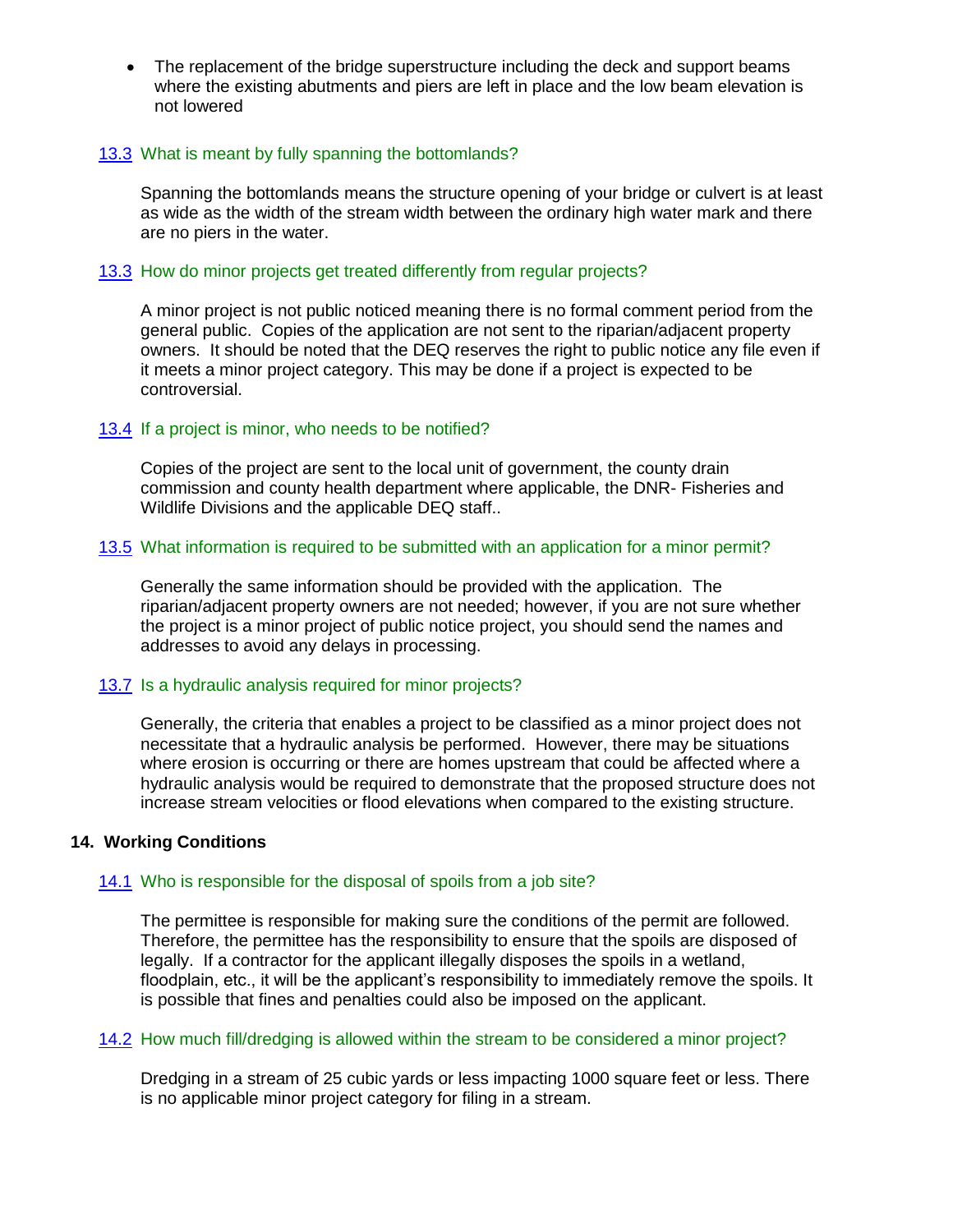#### 14.3 What is meant by working "in-the-dry"?

"Working in the dry" means that the work is being done within an area which has been isolated from the stream flow or the rest of the waterway via the use of cofferdams, a flume, pump-around, or some other method of isolating the work area to prevent the release of soil or demolition materials to the waterway.

## 14.4 What is meant by "no work in the water"?

No work in the water means that construction activities are not allowed in the water during specified dates. These dates are generally set to protect critical fish spawning or migration periods or other resources. Work may be allowed within cofferdams provided they were installed prior to the no work dates. Not all streams have no work dates.

#### 14.5 What is the preferred method of dewatering?

The preferred method of dewatering depends upon site conditions such as site topography, soil type, and water volume. The use of filter bags with discharge to a vegetated area is commonly approved method. Contact your local Water Resources Division staff representative for site specific review and recommendations.

#### 14.6 Is there a no-instream work date at every bridge or culvert project within a stream?

No it depends on the quality of the stream or drain. Input is provided from the Michigan Department of Natural Resources Fisheries Division as to what the no work dates may be for a given stream or drain. It is usually permissible to work behind cofferdams during the no in-stream work dates.

#### **15. Public Notice/Public Hearings**

#### 15.1 Who needs to be notified for Public Notices?

The following receive copies of the Public Notice, which includes the Public Notice cover sheet summary, the administratively complete application along with pertinent plans:

- Applicant
- Agent/Contractor
- Adjacent Property Owners
- City or Township Clerk
- County Clerk
- County Health Department
- County Soil Conservation District
- County Drain Commission
- Watershed Council
- Applicable DEQ staff
- DNR Fisheries Division staff
- DNR Wildlife Division staff

Additionally, depending on the project, copies of the public notice may be sent to the U.S. Army Corps of Engineers if a project falls within Section 10 waters; the U.S. Environmental Protection Agency and U. S. Fish and Wildlife Service for major activities under Section 404 of the Clean Water Act; the Michigan Historical Center; Michigan Department of Transportation; or Michigan Department of Agriculture and Rural Development, as well as other various DEQ programs.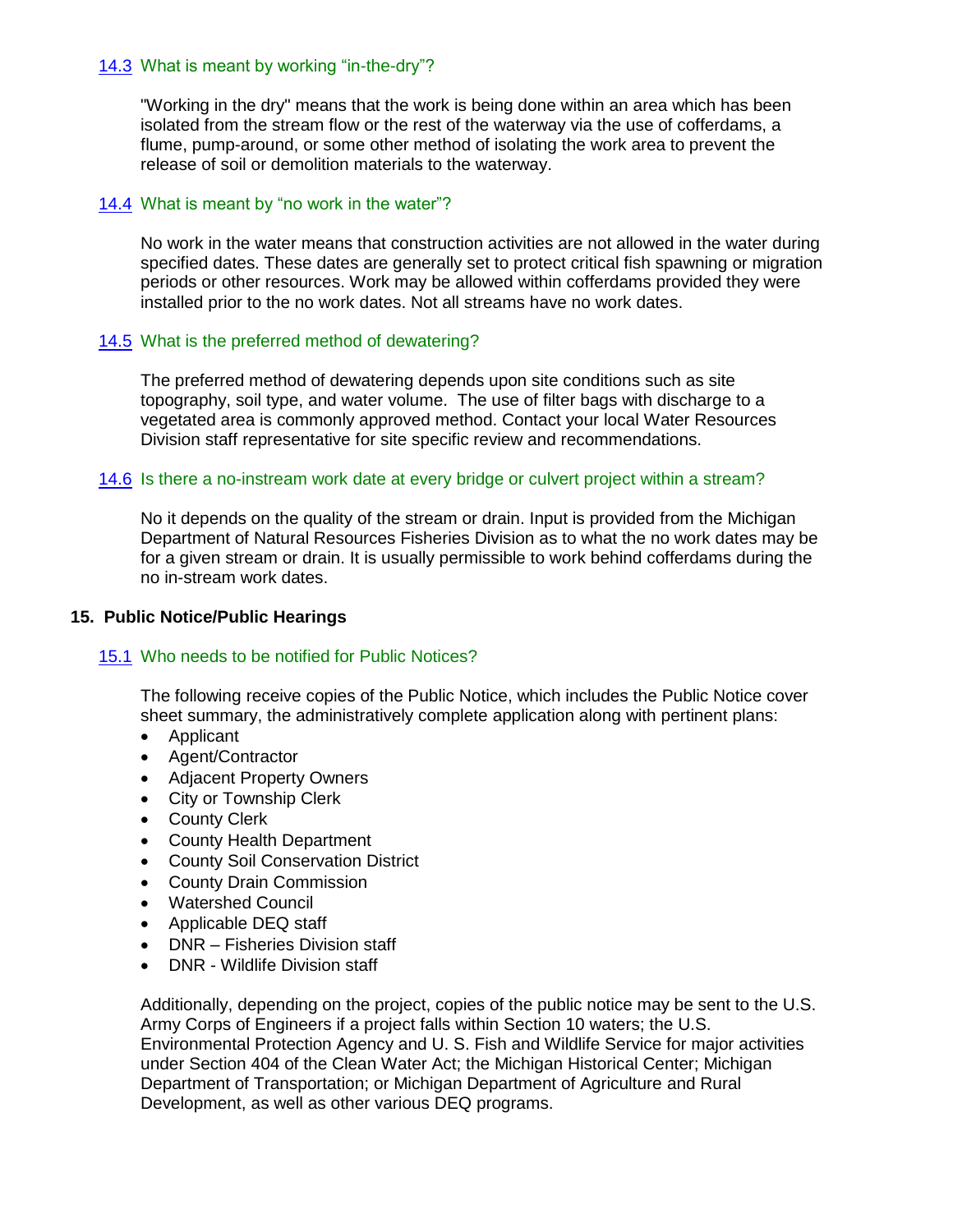## 15.2 What determines if a project is a Section 404/redfile?

The U.S. Army Corps of Engineers (USACE) has been regulating activities in the nation's waters since 1890. Until the 1960's, the primary purpose of the regulatory program was to protect navigation. Since then, as a result of laws and court decisions, the program has been broadened so that it now considers the full public interest for both the protection and utilization of water resources. The regulatory authorities and responsibilities of the USACE are based on the following federal laws:

- Section 10 of the Rivers and Harbors Act of 1899 (33 U.S.C. 403) prohibits the obstruction or alteration of navigable waters of the United States without a permit from the USACE.
- Section 404 of the Clean Water Act (33 U.S.C. 1344) prohibits the discharge of dredged or fill material into all waters of the United States, including wetlands, both adjacent and isolated, without a permit. The State of Michigan has assumed from the U.S. Environmental Protection Agency (USEPA), the authority to regulate the placement of fill material in waterways and wetlands under provisions of Section 404 g (1) of the Clean Water Act of 1977 (33 U.S.C. 1251 et seq.). However, since Section 10 of the Rivers and Harbors Act does not provide for similar transfer to states, the USACE retains Section 404 jurisdiction within those waters that are navigable waters of the U.S. and adjacent wetlands. The discharge of any fill materials must comply with state water quality standards consistent with Sections 301, 307, and 401 of the Clean Water Act.

#### **The following major projects will typically require federal review by the US EPA. This review normally takes a minimum of 90 days to process.**

- Projects that impact 1 or more acres of wetland.
- New stream enclosures of 300 feet or more.
- Re-channelization or re-location of 1000 feet of more of a stream/drain.
- Projects which involve special federal/state lands or rivers (For example: these would include federally designated wild and scenic rivers, federal parks, national lake shores, wildlife sanctuaries, etc.).
- Projects that would impact federal threatened or endangered species.

Work in Section 10 waters will require a review by the U.S. Army Corps of Engineers.

The USEPA has the authority to ask to review any project.

#### 15.3 How long after a Public Hearing does the DEQ have to grant or deny a permit?

If a public hearing is held under Part 301 the MDEQ has 120 days from when the file was determined to be administratively complete to make a decision to grant or deny a permit. If a public hearing is held under Part 303 or Part 325, the MDEQ has 150 days from when the file was determined to be administratively complete to make a decision to grant or deny a permit.

#### **16. Boardwalks**

#### 16.1 When does a boardwalk project go to the Transportation Review Unit vs. the WRD district staff?

Applications for boardwalks are submitted to the Transportation Review Unit if state or federal transportation funds of any type are being utilized for any portion of the project. If projects are completely funded with private or local funds, the applications go through the DEQ's WRD's district staff..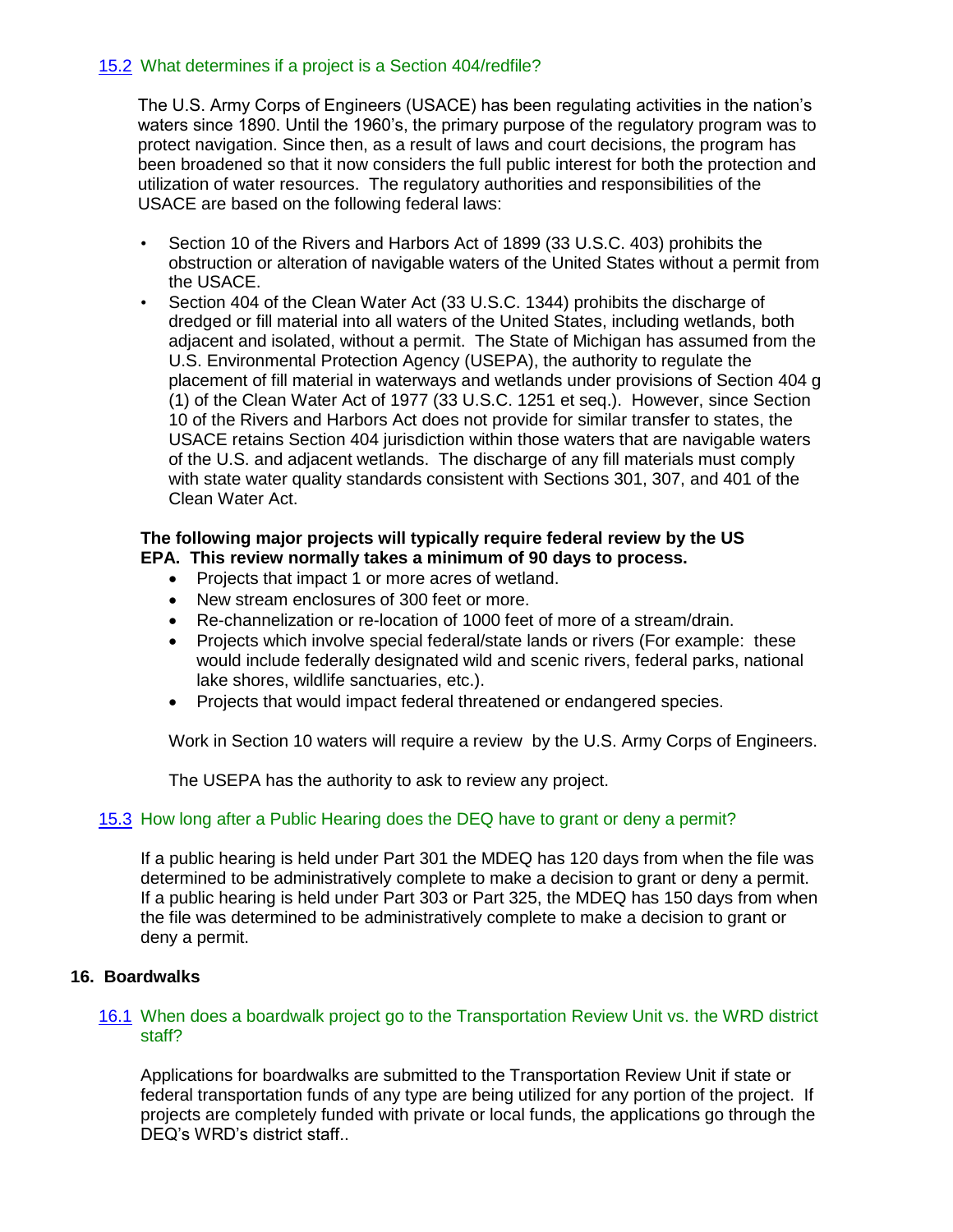#### 16.2 What are the typical requirements for boardwalks/pathways in wetlands?

Boardwalks should be used when paths impact wetlands/water bodies. Where possible boardwalks and paths should be designed to avoid or minimize wetland impacts and be kept to minimum acceptable standards within wetland areas.

#### **17. Safety Projects**

#### 17.1 Can the Transportation Review Unit (TRU) require less than the current AASHTO standards?

For state and federally funded projects, the TRU would expect that the current AASHTO standards are being met. However, if there is an environmental concern associated with a project designed to AASHTO standards, the TRU could request that a design exception be requested from the Federal Highway Administration or the Michigan Department of Transportation to allow certain aspects of the project to be designed to specifications less than the AASHTO standards.

There are situations where it may be appropriate to design to specifications that do not meet the standards, particularly to reduce natural resource impacts, however, this should be reviewed and discussed by all agencies involved in the project.

#### **18. Staging**

#### 18.1 What is the difference between temporary and permanent Soil Erosion and Sedimentation Control (SESC) measures?

Temporary SESC measures should be used during construction to control soil erosion and prevent the loss of soil from the site or into wetlands or other waterways. Examples include properly trenched silt fence, stone check dams used in swales to slow water velocity over raw construction areas or other approved barriers between raw construction areas and waterways. Hay or straw bales are generally no acceptable. Temporary measures are removed at the completion of construction.

Permanent SESC measures are used at project completion and remain in place. Examples of permanent soil erosion and sedimentation control measures are high velocity mulch blankets, riprap, seed and mulch, sod, earthen berms, and rock check dams to slow water velocity in a vegetated ditch.

#### 18.3 How does staging save money and reduce environmental impacts?

Staging saves money and environmental damage by limiting the exposure of raw work areas so that only a portion of the overall construction area is bare at any one time. When construction on the area is complete, permanent SESC measures should be put in place as the construction activity moves to the next work area.

#### **19. Wetlands**

#### 19.1 Why are wetlands important?

Wetlands are home to many animals, reptiles, amphibians, birds, fish and other aquatic species. Emergent/ponded wetlands may serve as spawning areas for various fish species. Wetlands contribute in the ecological transpiration cycle. Wetlands also store runoff, which can prevent flooding of downstream properties, provide for ground water recharge and act as a natural filter to protect adjacent lakes, rivers and streams from sediment, fertilizers, and pesticides.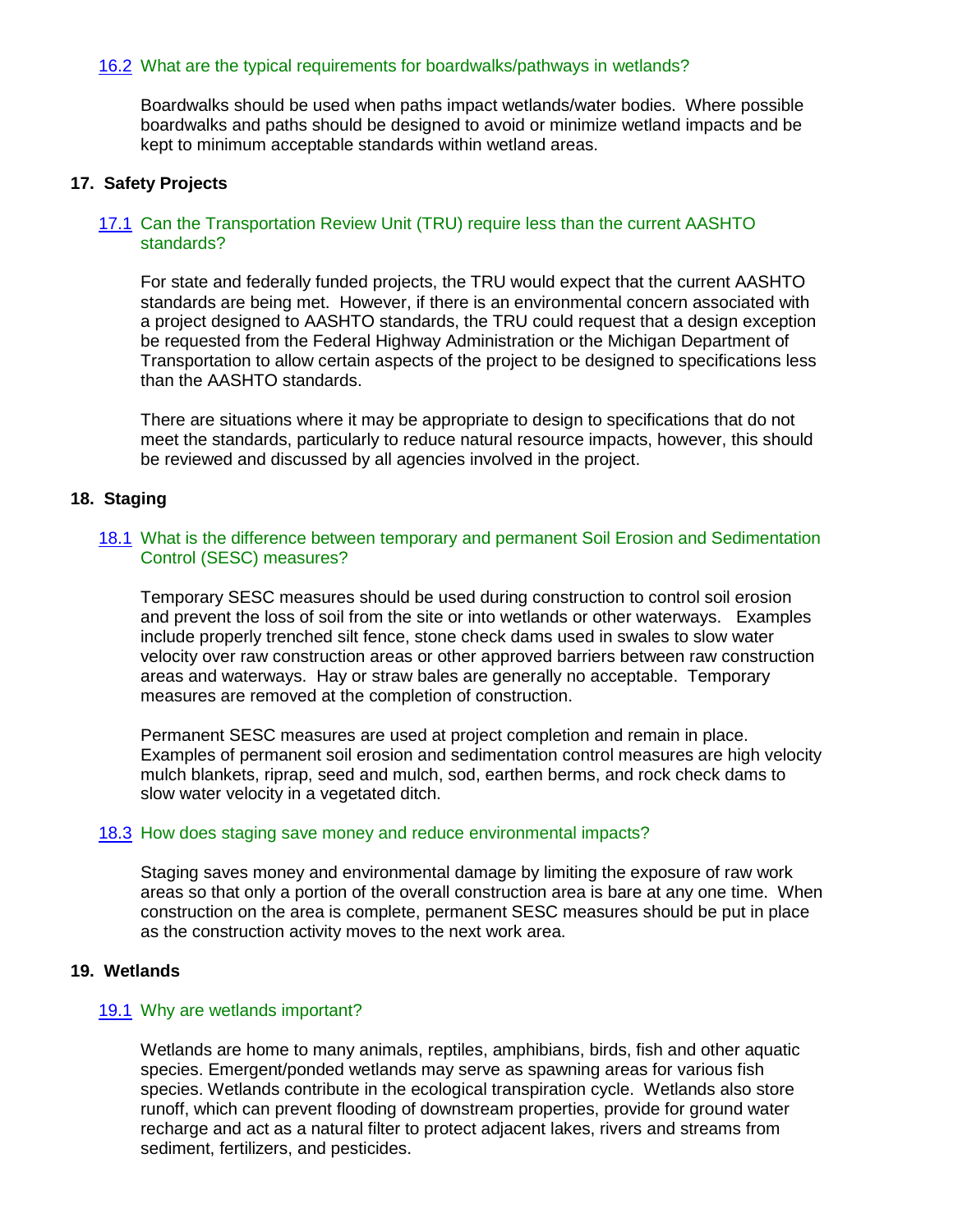## 19.2 What are the applicant's responsibilities when working in wetland areas?

Applicants are required to avoid wetland impacts where feasible, minimize impacts to the extent practical when wetlands cannot be avoided, and provide compensating mitigation for unavoidable wetland impacts. Applicants must justify the purpose and need for the project and describe the various alternatives that were explored (including the no-build option) to avoid the impacts.

#### 19.3 Why is it important to protect adjacent, non-work wetland areas?

Construction equipment should not enter the adjacent non work areas. The equipment could cause rutting and damage to those wetland areas. Any temporary work in wetland areas needs to be included in your application package. It would be a violation if sediment from your work site eroded and was deposited into adjacent no-work wetlands, streams or lakes. If the filling, dredging, or draining of the non-work wetland were to occur, the responsible parties should contact the DEQ ASAP.

#### 19.4 What determines if wetland fill/dredging is a minor project?

The following types of transportation projects would qualify as a minor project under Part 303, Wetlands Protection.

- Public road safety improvement projects that impact no more than 1 acre of wetland with no more than 0.33 acres of impact per any single wetland complex and where all practical means have been taken to minimize the impact. These safety improvement projects include:
	- flattening of road slopes to meet the minimum safety standard
	- construction of standard shoulder widths
	- installation of guardrail flares
	- intersection improvements
	- elimination of roadside obstacles, such as sign platforms and utility poles
	- addition of a lane for safety reasons
	- open construction highway fencing elevated above the wetland on poles limited to 5 feet in height
	- wetland equalizer culvert extensions

#### 19.5 What land owners need to be notified if the project is public noticed?

Property owners adjacent to the impacted wetland, stream or lake should be notified.

#### 19.6 When filling/dredging more than 1 wetland complex, does the total fill/dredge volumes include all wetland complexes?

Yes, the total wetland fill/dredge volumes should be listed in the application. In addition, each individual impacted wetland should be listed for its particular fill or dredge amounts.

#### 19.7 Can I work in a regulated wetland within the ROW without obtaining a DEQ permit?

No. Just because a regulated wetland is inside the ROW, does not preclude the necessity of obtaining a DEQ permit. Any work in wetlands that is outside of the existing road footprint would require a permit.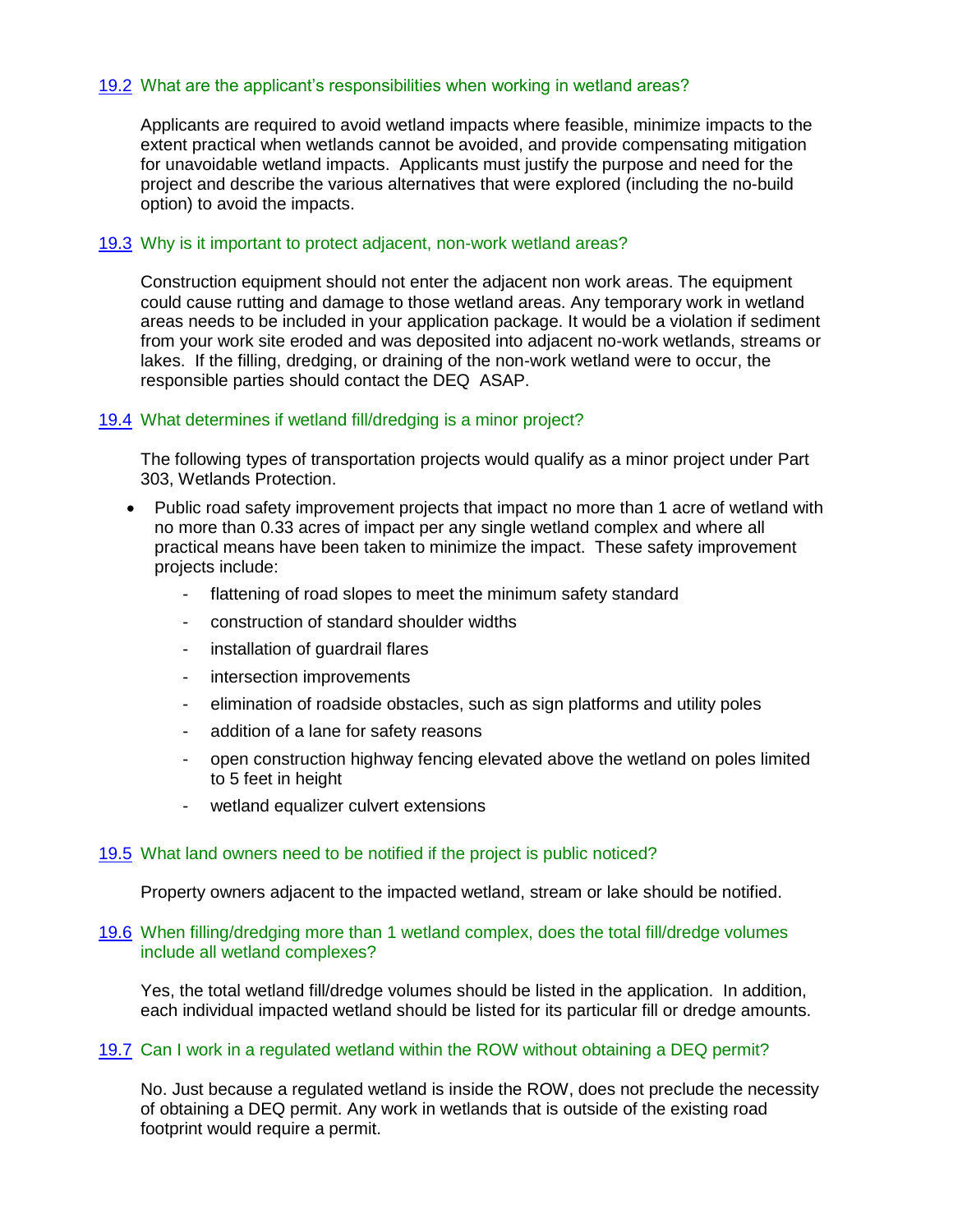#### **20. Wetland Mitigation**

General wetland information can be found at [www.michigan.gov/wetlands.](http://www.michigan.gov/wetlands)

#### 20.1 Where can I find a list of what the DEQ expects for mitigation and monitoring?

Go to [www.michigan.gov/wetlands,](http://www.michigan.gov/wetlands) then click on Wetland Mitigation in the information box then scroll down to Mitigation Plan.

#### 20.2 When I am going to fill or dredge a wetland, when and what compensating mitigation will be required?

Mitigation will be required if wetland impacts exceed 0.1 acres. For wetland impacts between 0.1 and 0.33 acres that meet the minor project category under Part 303 impacts will need to be mitigated at a 1.0 to 1.0 ratio and can be any type and anywhere. Wetland impacts that exceed 0.33 acres per wetland complex and that do not meet the minor project categories will need to be mitigated at the following ratios within the watershed:

- 1.5 to 1.0 for impacts to emergent and scrub/shrub wetlands

- 2.0 to 1.0 for impacts to forested wetlands, coastal wetlands and wetlands that border an inland lake

- 5.0 to 1.0 for impacts to wetland types that are rare or imperiled on a statewide basis.

#### 20.3 When is the wetland mitigation plan required?

If you know that mitigation is likely to be required, you are required as a minimum to submit a conceptual mitigation plan with the application, otherwise the application will be considered incomplete.

#### 20.4 When and why is a financial assurance bond or letter of credit required when it comes to wetland mitigation?

A financial assurance bond or letter of credit is required when the mitigation site will not be completed prior to the start of any other permitted activities. The financial assurance should include the cost of the land acquisition, mitigation design, construction and mitigation monitoring. The purpose of the financial assurance is to assure that the mitigation site is built by the applicant. If the applicant does not build the mitigation site then the DEQ will pull the letter of credit or bond and pay to have the mitigation completed.

#### 20.6 At what point in the entire process should I begin getting the financial assurance bond and conservation easement together?

You should start the process as soon as you determine that mitigation will likely be required. Permitted construction activities cannot begin until the financial assurance is received and approved by the DEQ. The conservation easement can be submitted with the application or within 60 days of approval of the final mitigation plan.

#### **21. Floodplain Cut and Fill**

#### 21.1 When is compensating excavation required?

Compensating excavation is required when placing more than 300 cubic yards of fill within the floodplain of a stream or drain with a drainage area of two square miles or more.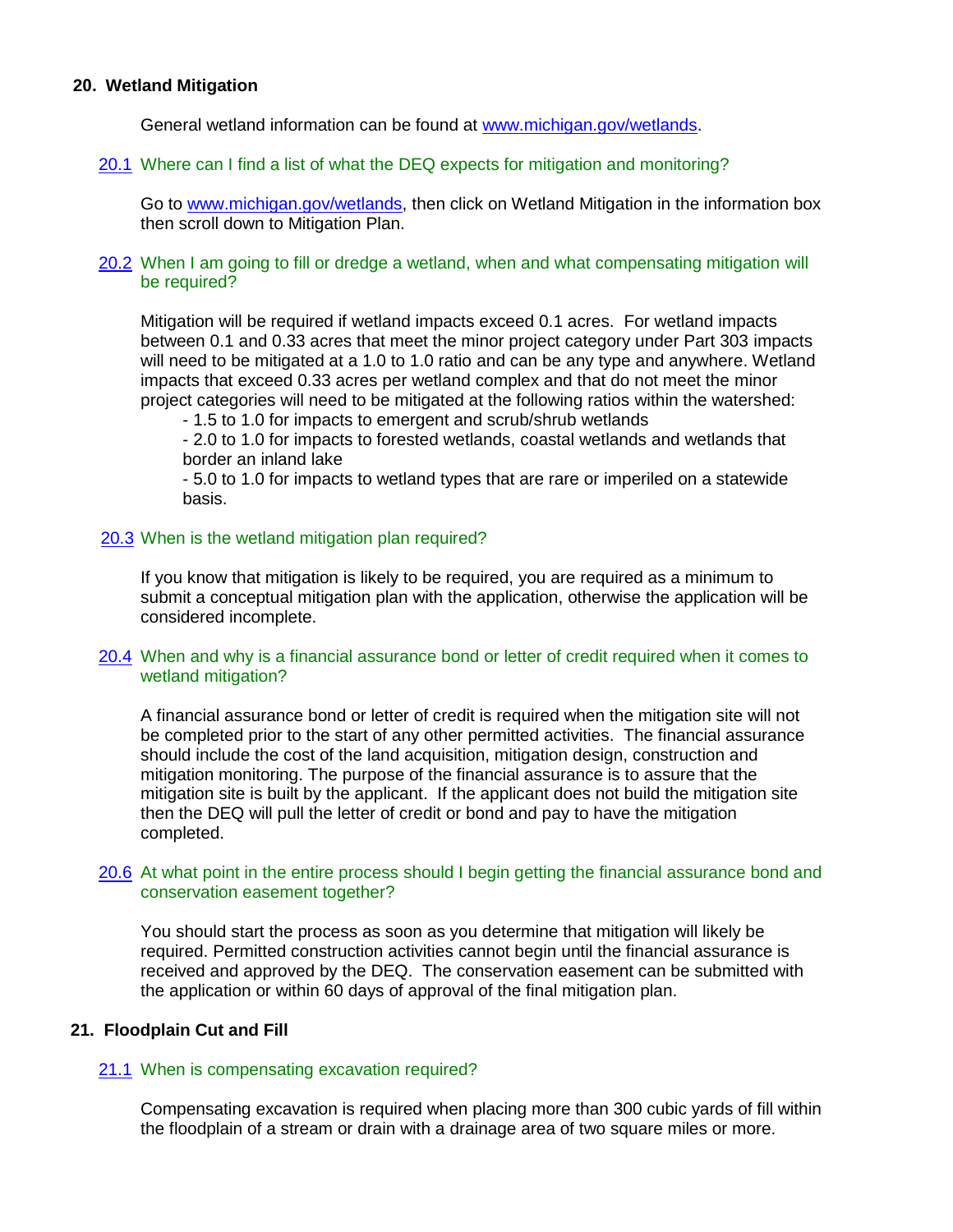Generally, compensating cut will not be required for fill volumes of less than 300 cubic yards as a single and complete project, unless there is evidence that the fill will cause a harmful interference. The applicant also has the option to analyze the impacts of the fill in combination with future similar works and determine whether the fill will cause a harmful interference to flood flows. This requires a detailed hydrologic and hydraulic analysis.

## 21.2 Can floodplain compensating cut take place in an adjacent wetland?

Probably not, but floodplain compensation could be used to create a wetland which in turn may be used to offset wetland mitigation requirements. If there is an adjacent existing wetland, a detailed examination would be required to determine what impacts the cut would have on the existing wetland.

## 21.4 Can we create a wetland as part of a floodplain compensating cut?

Yes. See 21.2

## **NATURAL RESOURCES**

#### **22. Fish**

#### 22.1 Why should the direct discharge of storm water to water bodies be avoided?

Storm water potentially contains pollutants that impact the environment of the stream, including possible heavy metals, grease and oil, salts and sediment. Increased amounts of storm water could also impact stream dynamics resulting in bank and bed scouring, increased erosion and sediment deposits.

#### 22.2 How does increased sediment affect fish habitat?

Increased sediment acts as a blanket covering the stream substrate, suffocating benthic communities (organisms that live in the water) and burying eggs and spawning areas.

#### 22.3 Does the project absolutely have to address fish habitat or is that just "recommended?"

Section 324.30106 of Part 301, Inland Lakes and Streams of the Natural Resources Protection Act, PA 1994, as amended, states, in part, that ". . . the structure or project will not adversely affect the public trust or riparian rights. . . . including uses for recreation, fish and wildlife . . .". Therefore, stream habitat, water quality and "fish concerns" must be addressed.

#### 22.4 Why do I have to recess my structure?

Culvert inverts should generally be recessed 1/6 of the bankfull width to provide natural substrate within the structure. Recessing also reduces the risk of a culvert becoming perched, blocking fish passage and increasing scouring of the substrate and stream banks. The recessed area is subtracted out of the effective waterway area for the purposes of hydraulic computations.

#### 22.5 Why don't fish like long enclosures?

Fish avoid any area that is completely dark because they can't see predators, prey, or additional habitat. Undersized structures can also increase velocities within a structure, making it too difficult for fish to pass.